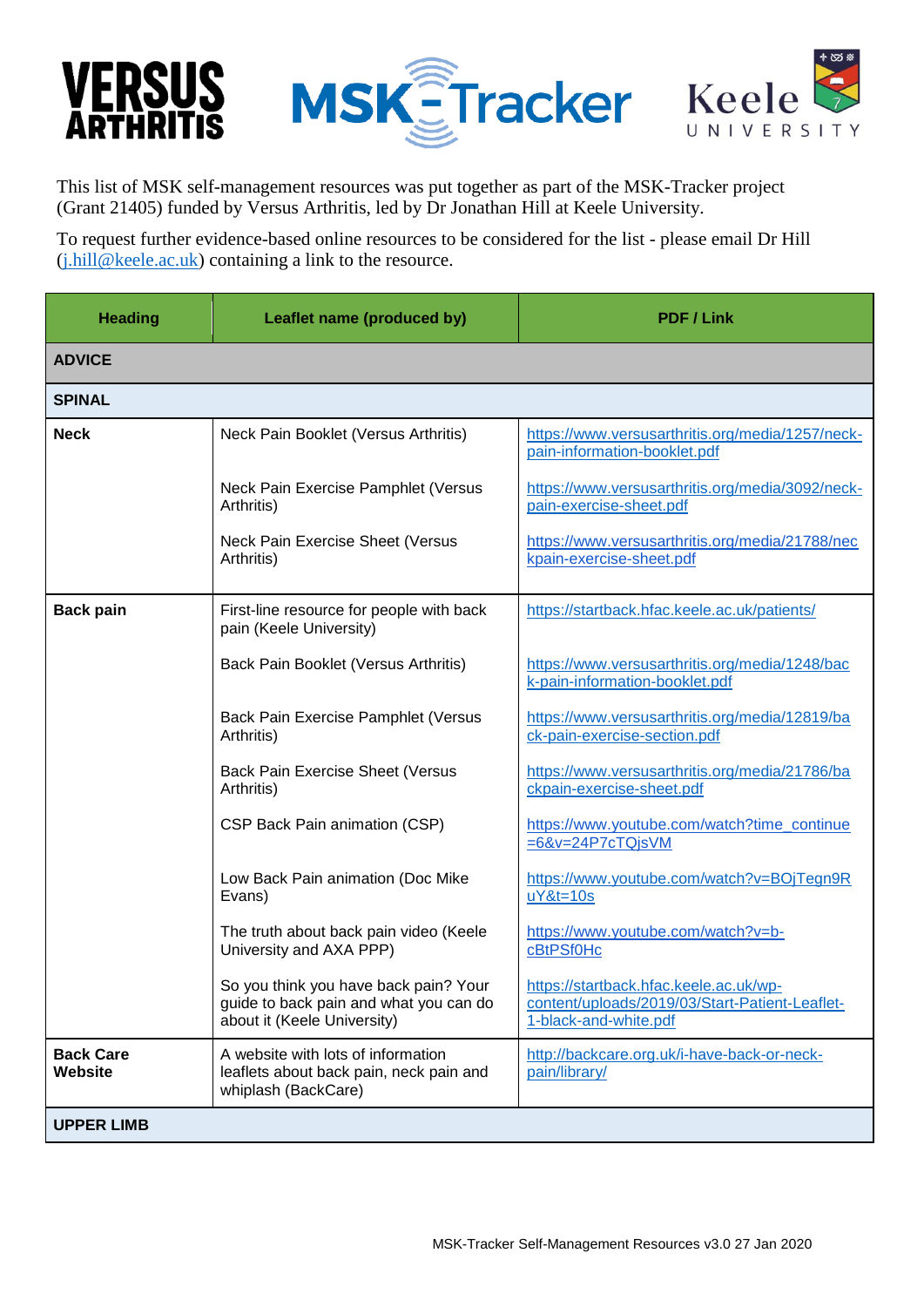| <b>Shoulder</b>   | Shoulder pain booklet (Versus Arthritis)                                                      | https://www.versusarthritis.org/media/1264/sho<br>ulder-pain-information-booklet.pdf                                        |
|-------------------|-----------------------------------------------------------------------------------------------|-----------------------------------------------------------------------------------------------------------------------------|
|                   | Shoulder pain exercise pamphlet<br>(Versus Arthritis)                                         | https://www.versusarthritis.org/media/3095/sho<br>ulder-pain-pamphlet.pdf                                                   |
|                   | Shoulder advice & exercise resource<br>(British Elbow & Shoulder Society)                     | http://www.bess.org.uk/index.php/public-<br>area/shpi-videos                                                                |
| <b>Elbow</b>      | Elbow pain book (Versus Arthritis)                                                            | https://www.versusarthritis.org/media/1339/elb<br>ow-pain-information-booklet.pdf                                           |
|                   | Elbow exercises leaflet (Versus Arthritis)                                                    | https://www.versusarthritis.org/media/12820/el<br>bow-pain-exercise-section.pdf                                             |
| Hand              | Osteoarthritis of the hand information<br>resource leaflet (Keele University)                 | https://www.keele.ac.uk/media/keeleuniversity/ri/<br>primarycare/OA%20Hand%20Leaflet%20v.0.10<br>%2002.02.18%20LC%20(1).pdf |
|                   | Looking after your joints leaflet (Versus<br>Arthritis)                                       | https://www.versusarthritis.org/media/1271/looki<br>ng-after-your-joints-information-booklet.pdf                            |
| <b>LOWER LIMB</b> |                                                                                               |                                                                                                                             |
| Hip               | Hip pain booklet (Versus Arthritis)                                                           | https://www.versusarthritis.org/media/1254/hip-<br>pain-information-booklet.pdf                                             |
|                   | Hip pain exercise pamphlet (Versus<br>Arthritis)                                              | https://www.versusarthritis.org/media/12821/hi<br>p-pain-exercise-section.pdf                                               |
|                   | Keep moving exercise Booklet (Versus<br>Arthritis)                                            | https://www.versusarthritis.org/media/3097/keep-<br>moving-poster.pdf                                                       |
|                   | Keele Pain Recorder App (Keele<br>University)                                                 | https://jigsaw-e.com/delivery-toolkit/pain-app/                                                                             |
|                   | JIGSAW-E website supported self-<br>management resources for joint pain<br>(Keele University) | https://jigsaw-e.com/                                                                                                       |
|                   | Osteoarthritis Guidebook (Keele<br>University)                                                | https://jigsaw-e.com/wp-<br>content/uploads/2018/10/Osteoarthritis-<br>Guide.pdf                                            |
| <b>Knee</b>       | Knee pain exercise leaflet (Versus<br>Arthritis)                                              | https://www.versusarthritis.org/media/3091/kne<br>e-pain-exercise-sheet.pdf                                                 |
|                   | Knee Pain Exercise Sheet (Versus<br>Arthritis)                                                | https://www.versusarthritis.org/media/21787/kn<br>eepain-exercise-sheet.pdf                                                 |
|                   | OA knee booklet (Versus Arthritis)                                                            | https://www.versusarthritis.org/media/1259/ost<br>eoarthritis-of-the-knee-information-booklet.pdf                           |
|                   | Knee pain in young adults (Versus<br>Arthritis)                                               | https://www.versusarthritis.org/media/1321/pat<br>ellofemoral-pain-syndrome-information-<br>booklet.pdf                     |
|                   | Keep moving exercise Booklet (Versus<br>Arthritis)                                            | https://www.versusarthritis.org/media/3097/keep-<br>moving-poster.pdf                                                       |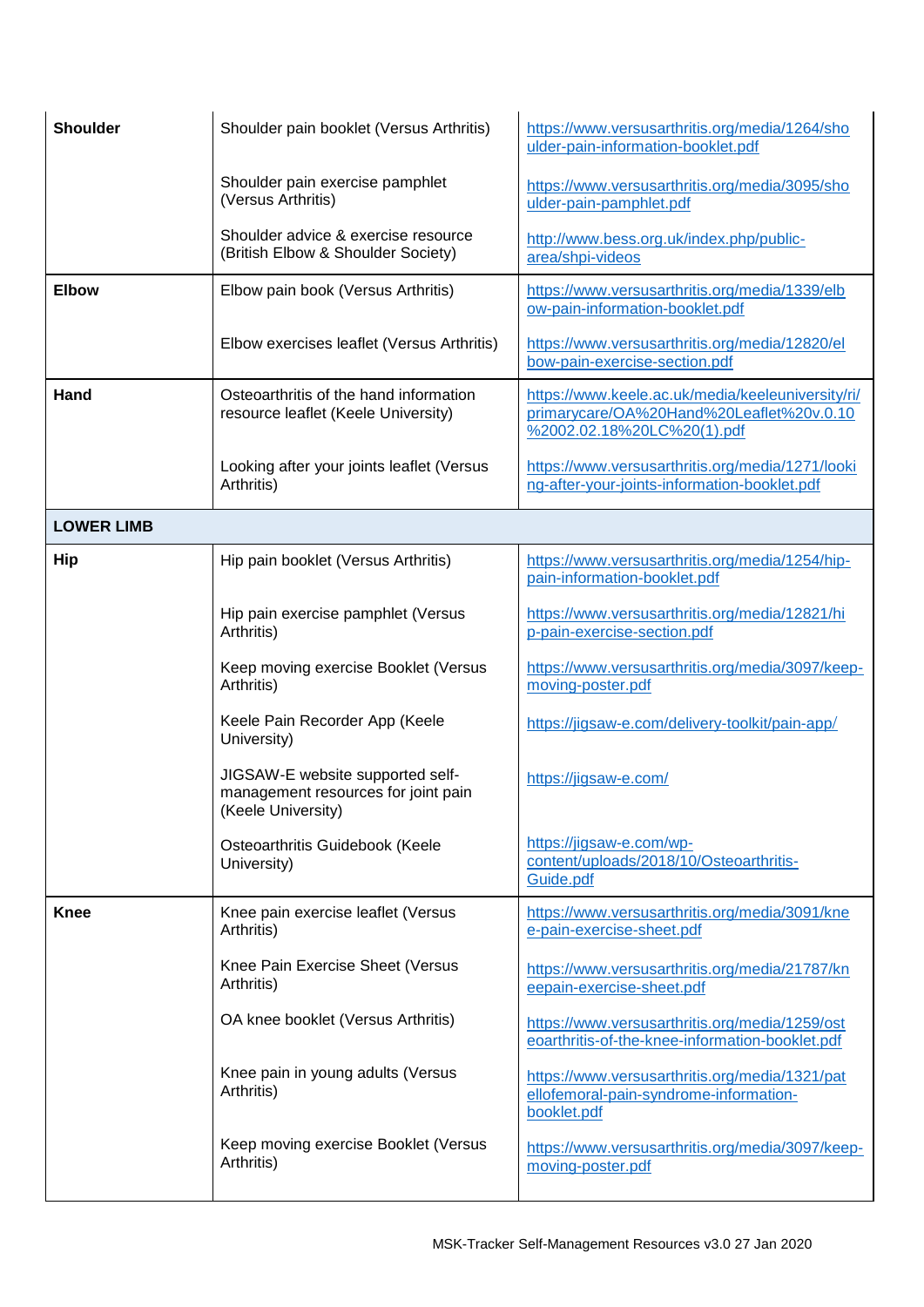|                                  | Keele Pain Recorder App (Keele<br>University)                | https://jigsaw-e.com/delivery-toolkit/pain-app/                                               |
|----------------------------------|--------------------------------------------------------------|-----------------------------------------------------------------------------------------------|
|                                  | JIGSAW-E website (Keele University)                          | https://jigsaw-e.com/                                                                         |
|                                  | Osteoarthritis Guidebook (Keele<br>University)               | https://jigsaw-e.com/wp-<br>content/uploads/2018/10/Osteoarthritis-<br>Guide.pdf              |
| <b>Ankle</b>                     | Ankle sprains exercise sheet 1 (Versus<br>Arthritis)         | https://www.versusarthritis.org/media/3089/ank<br>le-sprain-exercise-sheet.pdf                |
|                                  | Ankle Sprains Exercise Sheet 2 (Versus<br>Arthritis)         | https://www.versusarthritis.org/media/21785/an<br>klesprains-exercise-sheet.pdf               |
|                                  | Foot and ankle surgery: who is it for?<br>(Versus Arthritis) | https://www.versusarthritis.org/media/1301/foot<br>-and-ankle-surgery-information-booklet.pdf |
|                                  | Keep moving exercise Booklet (Versus<br>Arthritis)           | https://www.versusarthritis.org/media/3097/keep-<br>moving-poster.pdf                         |
|                                  | Keele Pain Recorder App (Keele<br>University)                | https://jigsaw-e.com/delivery-toolkit/pain-app/                                               |
|                                  | JIGSAW-E website (Keele University)                          | https://jigsaw-e.com/                                                                         |
|                                  | Osteoarthritis Guidebook (Keele<br>University)               | https://jigsaw-e.com/wp-<br>content/uploads/2018/10/Osteoarthritis-<br>Guide.pdf              |
| Foot                             | Foot pain booklet (Versus Arthritis)                         | https://www.versusarthritis.org/media/1252/foot<br>-pain-information-booklet.pdf              |
|                                  | Plantar fasciitis exercise sheet (Versus<br>Arthritis)       | https://www.versusarthritis.org/media/3094/pla<br>ntar-fasciitis-exercise-sheet.pdf           |
|                                  | Keep moving exercise Booklet (Versus<br>Arthritis)           | https://www.versusarthritis.org/media/3097/keep-<br>moving-poster.pdf                         |
|                                  | JIGSAW-E website (Keele University)                          | https://jigsaw-e.com/                                                                         |
|                                  | Osteoarthritis Guidebook (Keele<br>University)               | https://jigsaw-e.com/wp-<br>content/uploads/2018/10/Osteoarthritis-<br>Guide.pdf              |
| <b>CONDITION INFORMATION</b>     |                                                              |                                                                                               |
| Ankylosing<br><b>Spondylitis</b> | Ankylosing Spondylitis Booklet (Versus<br>Arthritis)         | https://www.versusarthritis.org/media/1247/ank<br>ylosing-spondylitis-information-booklet.pdf |
| <b>Arthritis</b>                 | What is arthritis? Booklet (Versus<br>Arthritis)             | https://www.versusarthritis.org/media/1266/wh<br>at-is-arthritis-information-booklet.pdf      |
| <b>Carpal tunnel</b>             | Carpal tunnel syndrome booklet (Versus<br>Arthritis)         | https://www.versusarthritis.org/media/1318/car<br>pal-tunnel-syndrome-information-booklet.pdf |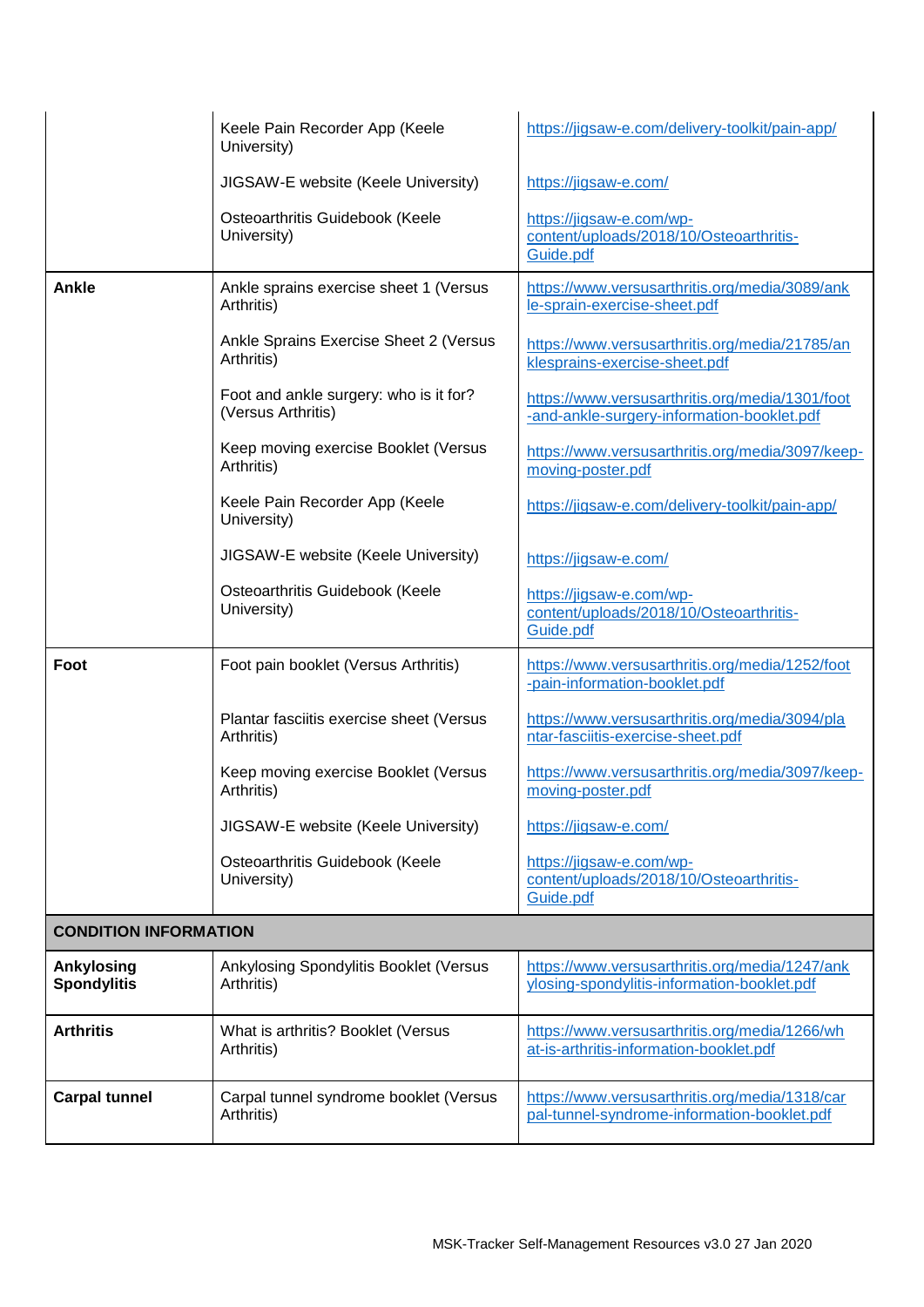| <b>Cauda Equina</b><br>Syndrome        | Cauda Equina Syndrome (Patient.info)                                                                   | https://patient.info/health/back-and-spine-<br>pain/cauda-equina-syndrome                                                 |
|----------------------------------------|--------------------------------------------------------------------------------------------------------|---------------------------------------------------------------------------------------------------------------------------|
| Fibromyalgia                           | Fibromyalgia information (Versus<br>Arthritis)                                                         | https://www.versusarthritis.org/media/1251/fibr<br>omyalgia-information-booklet.pdf                                       |
| <b>Giant Cell Arteritis</b><br>(GCA)   | PMRGCAUK information (Polymyalgia<br>Rheumatica & Giant Cell Arteritis UK)                             | http://www.pmrgca.co.uk/content/about-pmr-<br>and-gca                                                                     |
|                                        | Vasculitis UK patient information<br>(Vasculitis UK)                                                   | http://www.vasculitis.org.uk/about-<br>vasculitis/giant-cell-arteritis-temporal-arteritis                                 |
| <b>Hypermobility</b>                   | Joint hypermobility Booklet (Versus<br>Arthritis)                                                      | https://www.versusarthritis.org/media/1255/join<br>t-hypermobility-information-booklet.pdf                                |
| <b>Osteoarthritis</b>                  | OA Guidebook (Keele University)                                                                        | https://www.keele.ac.uk/media/keeleuniversity/<br>ri/primarycare/pdfs/OA_Guidebook.pdf                                    |
|                                        | Osteoarthritis information (Versus<br>Arthritis)                                                       | https://www.versusarthritis.org/media/12747/os<br>teoarthritis-information-bookletv2.pdf                                  |
| Osteoporosis                           | Website to help understand the causes<br>and treatment of osteoporosis (Royal<br>Osteoporosis Society) | https://theros.org.uk/information-and-<br>support/understanding-osteoporosis/causes-of-<br>osteoporosis-and-broken-bones/ |
| Polymyalgia<br><b>Rheumatica (PMR)</b> | PMR patient information (Versus<br>Arthritis)                                                          | https://www.versusarthritis.org/media/1322/poly<br>myalgia-rheumatica-information-booklet.pdf                             |
|                                        | PMRGCAUK information (Polymyalgia<br>Rheumatica & Giant Cell Arteritis UK)                             | http://www.pmrgca.co.uk/content/about-pmr-<br>and-gca                                                                     |
| <b>Raynauds</b><br>Phenomenon          | Raynauds information (Versus Arthritis)                                                                | https://www.versusarthritis.org/media/1263/ray<br>nauds-phenomenon-information-booklet.pdf                                |
| <b>Rheumatoid</b><br>arthritis         | Rheumatoid arthritis information (Versus<br>Arthritis)                                                 | https://www.versusarthritis.org/media/12748/rh<br>eumatoid-arthritis-information-bookletv2.pdf                            |
|                                        | RA Advice & exercise resources<br>(National Rheumatoid Arthritis Society)                              | https://www.nras.org.uk/living-with-ra                                                                                    |
| <b>Spinal Stenosis</b>                 | Spinal Stenosis (Patient.info)                                                                         | https://patient.info/health/back-and-spine-<br>pain/spinal-stenosis                                                       |
| Whiplash                               | Website containing information about<br>whiplash and its treatment (NHS)                               | https://www.nhs.uk/conditions/whiplash/                                                                                   |
| <b>CHRONIC PAIN</b>                    |                                                                                                        |                                                                                                                           |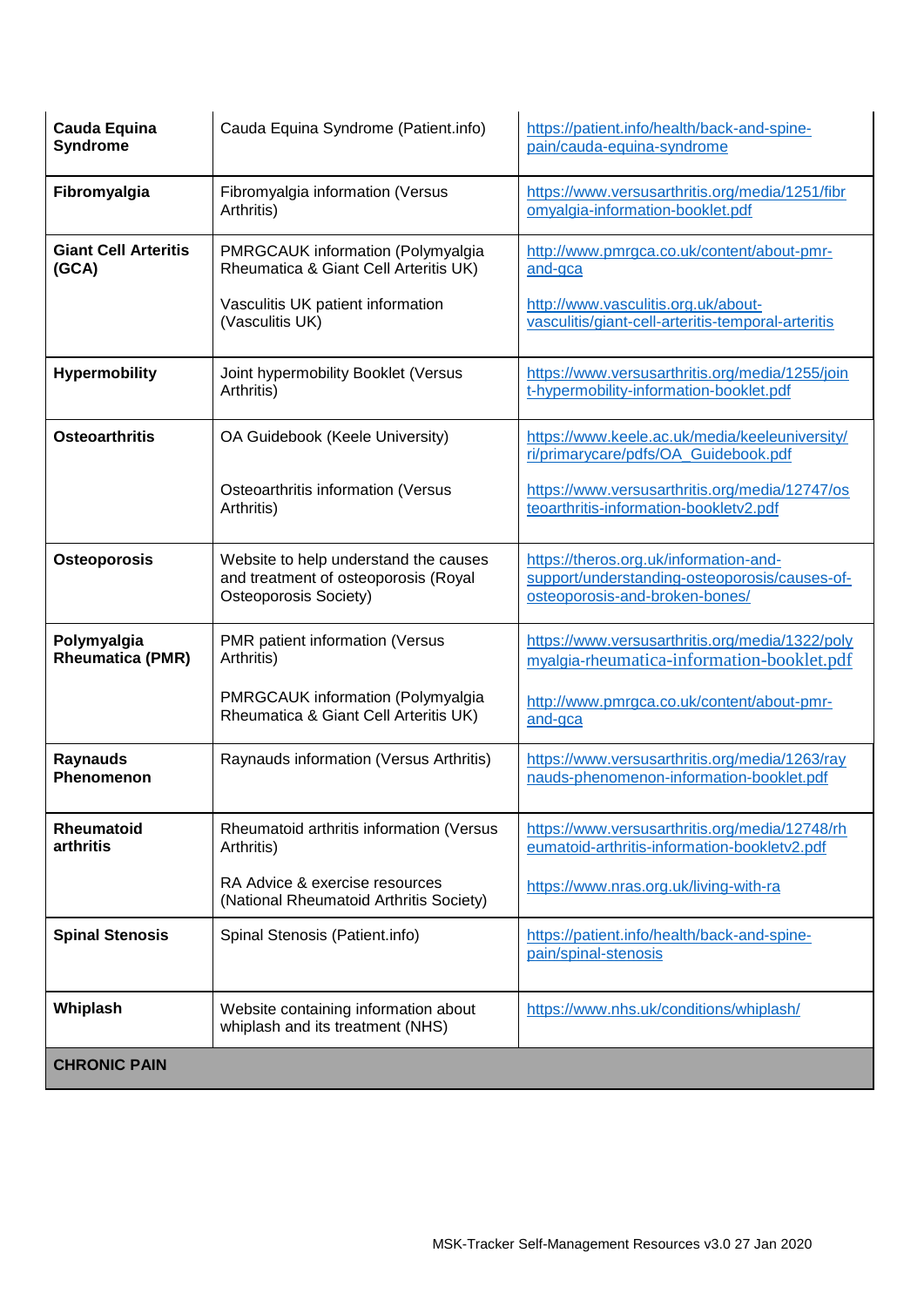| <b>Persistent Pain</b>                  | Turning the Volume Down on Pain<br>information leaflet (Body Logic)                                                                       | https://www.dropbox.com/s/r9ety3iffx92sje/Persi<br>stentPainBooklet.pdf?dl=0                    |  |
|-----------------------------------------|-------------------------------------------------------------------------------------------------------------------------------------------|-------------------------------------------------------------------------------------------------|--|
|                                         | Understanding pain: What to do about it<br>in less than 5 minutes (Australian<br>animation)                                               | https://www.youtube.com/watch?v=C_3phB93rvl                                                     |  |
|                                         | Pain App which helps patient to record<br>how medication is helping their<br>condition and any side effects (Keele<br>University)         | https://www.keele.ac.uk/kpr/                                                                    |  |
| Live well with pain                     | Resources for living well despite pain<br>(Live Well With Pain)                                                                           | https://livewellwithpain.co.uk/                                                                 |  |
| <b>Retrain pain</b>                     | A website that uses 1-minute videos to<br>help explain chronic pain and the<br>rationale for self-management (Retrain<br>Pain Foundation) | https://www.retrainpain.org/                                                                    |  |
| Psychology in<br>pain                   | Useful videos that help understand<br>chronic pain (produced by Prof Tamar<br>Pincus)                                                     | https://www.youtube.com/watch?v=N7vRyCW2X<br><b>S0</b>                                          |  |
| <b>MEDICATION</b>                       |                                                                                                                                           |                                                                                                 |  |
| <b>Medication</b>                       | Painkillers 1 (Versus Arthritis)                                                                                                          | https://www.versusarthritis.org/media/1296/pai<br>nkillers-and-nsaids-information-booklet.pdf   |  |
|                                         | Painkillers 2 (Versus Arthritis)                                                                                                          | https://www.versusarthritis.org/media/14626/pa<br>inkillers-nsaids-information-booklet-2019.pdf |  |
|                                         | Amitriptyline 1 (Versus Arthritis)                                                                                                        | https://www.versusarthritis.org/media/1279/ami<br>triptyline-information-booklet.pdf            |  |
|                                         | Amitriptyline 2 (Versus Arthritis)                                                                                                        | https://www.versusarthritis.org/media/14625/a<br>mitriptyline-information-booklet-2019.pdf      |  |
|                                         | Pain App which helps patient to record<br>how medication is helping their condition<br>and any side effects (Keele University)            | https://www.keele.ac.uk/kpr/                                                                    |  |
|                                         | <b>INFORMATION ABOUT GENERAL ACTIVITY</b>                                                                                                 |                                                                                                 |  |
| <b>General exercise</b><br>advice       | Keep moving exercise Booklet (Versus<br>Arthritis)                                                                                        | https://www.versusarthritis.org/media/3097/keep-<br>moving-poster.pdf                           |  |
|                                         | The Importance of Intensity in Physical<br>Activity animation (Doc Mike Evans)                                                            | https://www.youtube.com/watch?v=OMn8Tq5Ey<br>ao                                                 |  |
|                                         | 23 and 1/2 hours animation (Doc Mike<br>Evans)                                                                                            | https://www.youtube.com/watch?v=3F5SIy9JQ<br>ao                                                 |  |
| <b>INFORMATION ABOUT INVESTIGATIONS</b> |                                                                                                                                           |                                                                                                 |  |
| <b>MRI</b>                              | MRI Scan (Patient.info)                                                                                                                   | https://patient.info/health/mri-scan                                                            |  |
| <b>CT</b>                               | CT Scan (Patient.info)                                                                                                                    | https://patient.info/health/ct-scan                                                             |  |
| X-ray                                   | X-ray test (Patient.info)                                                                                                                 | https://patient.info/health/x-ray-test                                                          |  |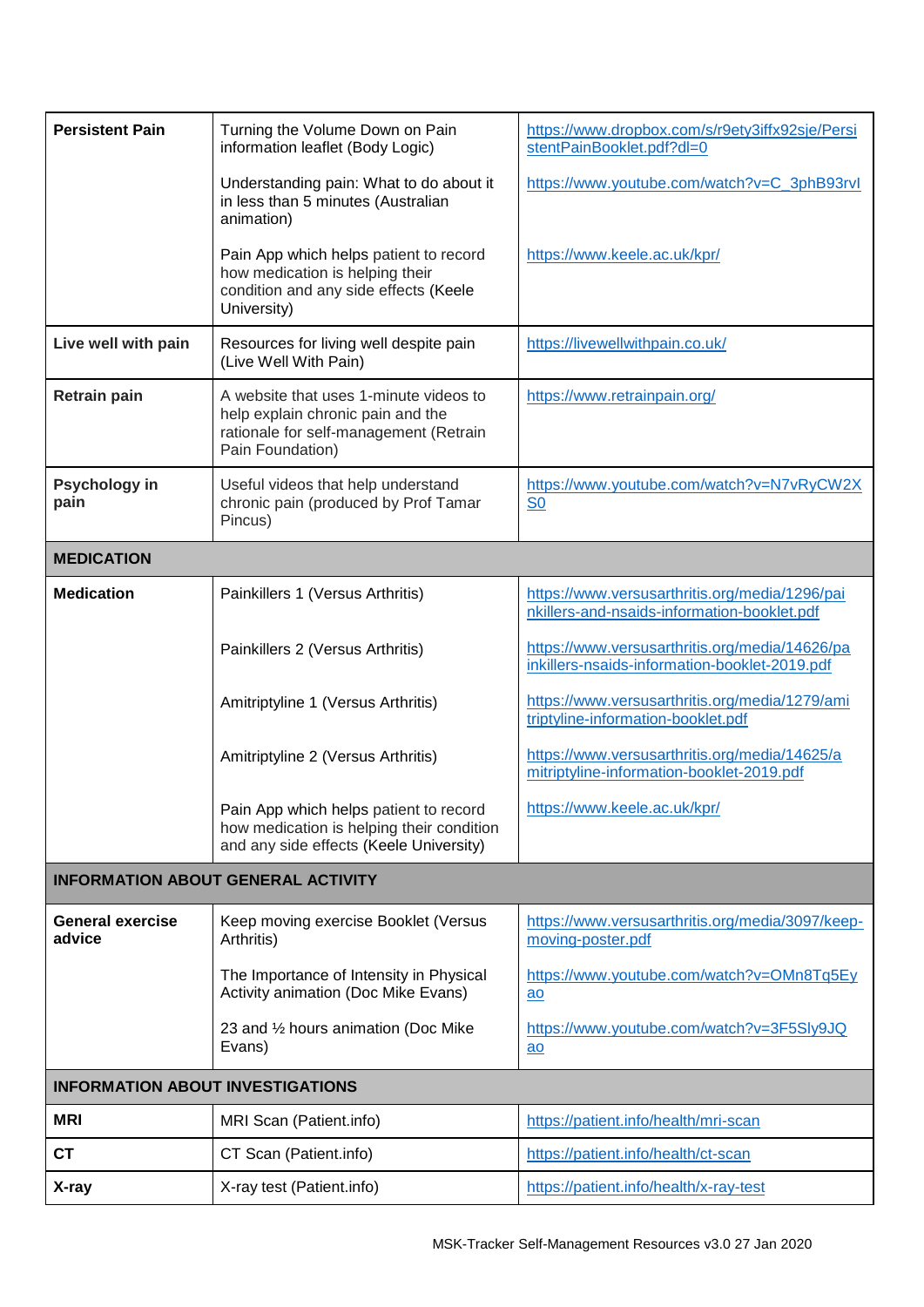| <b>Ultrasound</b>                   | Ultrasound scan (Patient.info)                                                                                   | https://patient.info/health/ultrasound-scan                                                                                                     |
|-------------------------------------|------------------------------------------------------------------------------------------------------------------|-------------------------------------------------------------------------------------------------------------------------------------------------|
| <b>DEXA</b>                         | Bone scan (Dexa) (Patient.info)                                                                                  | https://patient.info/health/cancer/bone-scan                                                                                                    |
| <b>Blood test</b>                   | Blood tests (Patient.info)                                                                                       | https://patient.info/health/blood-tests                                                                                                         |
| <b>INFORMATION ABOUT INJECTIONS</b> |                                                                                                                  |                                                                                                                                                 |
| <b>Steroid Injection</b>            | Steroid injections information (Versus<br>Arthritis)                                                             | https://www.versusarthritis.org/about-<br>arthritis/treatments/drugs/steroid-injections/                                                        |
| <b>INFORMATION ABOUT SURGERY</b>    |                                                                                                                  |                                                                                                                                                 |
| <b>Surgery</b>                      | Information about knee, hip, foot,<br>shoulder, elbow, wrist and hand surgery<br>(Versus Arthritis)              | https://www.versusarthritis.org/about-<br>arthritis/treatments/surgery/                                                                         |
|                                     | OTHER INFO (DIET, FALLS, SLEEP, SMOKING, WORK, WOMEN'S HEALTH)                                                   |                                                                                                                                                 |
| <b>Diet</b>                         | Eatwell Guide Booklet 2016 (Public<br>Health England)                                                            | https://www.gov.uk/government/uploads/system/<br>uploads/attachment_data/file/528193/Eatwell_gu<br>ide colour.pdf                               |
| <b>Falls</b>                        | Falls Prevention animation (CSP)                                                                                 | https://vimeo.com/232010084/56c5778dcd                                                                                                          |
| <b>Balance retraining</b>           | Online resource to help retrain balance<br>and reduce vestibular related dizziness<br>(Balance Retraining)       | https://balance.lifeguidehealth.org/player/play/b<br>alance                                                                                     |
| <b>Stop Smoking</b>                 | Stop smoking website (NHS)                                                                                       | https://www.nhs.uk/smokefree                                                                                                                    |
| <b>Work</b>                         | Work and health leaflet. How common<br>health problems should be<br>accommodated at work (Waddell and<br>Burton) | https://assets.publishing.service.gov.uk/govern<br>ment/uploads/system/uploads/attachment_data<br>/file/209035/hwwb-work-and-health-leaflet.pdf |
| <b>Women's Health</b>               | Women's Health leaflet about<br>incontinence (CSP)                                                               | https://www.csp.org.uk/public-patient/common-<br>conditions/incontinence                                                                        |
|                                     | Breast Health Bra size (CSP)                                                                                     | https://www.csp.org.uk/publications/breast-<br>health-your-bra-right-you                                                                        |
| <b>EMOTIONAL WELL BEING/SLEEP</b>   |                                                                                                                  |                                                                                                                                                 |
| <b>Anxiety and low</b>              | Anxiety (Patient.info)                                                                                           | https://patient.info/health/anxiety                                                                                                             |
| mood                                | Depression (Patient.info)                                                                                        | https://patient.info/health/depression-leaflet                                                                                                  |
| <b>Sleep</b>                        | The good sleep guide (CSP)                                                                                       | https://www.csp.org.uk/publications/good-<br>sleep-guide                                                                                        |
|                                     | Bed buyers guide (Sleep Council)                                                                                 | https://www.sleepcouncil.org.uk/wp-<br>content/uploads/2015/02/bed_buyers_guide.pd<br>f                                                         |
|                                     | Sleep information (Versus Arthritis)                                                                             | https://www.versusarthritis.org/media/1274/sle<br>ep-and-arthritis-information-booklet.pdf                                                      |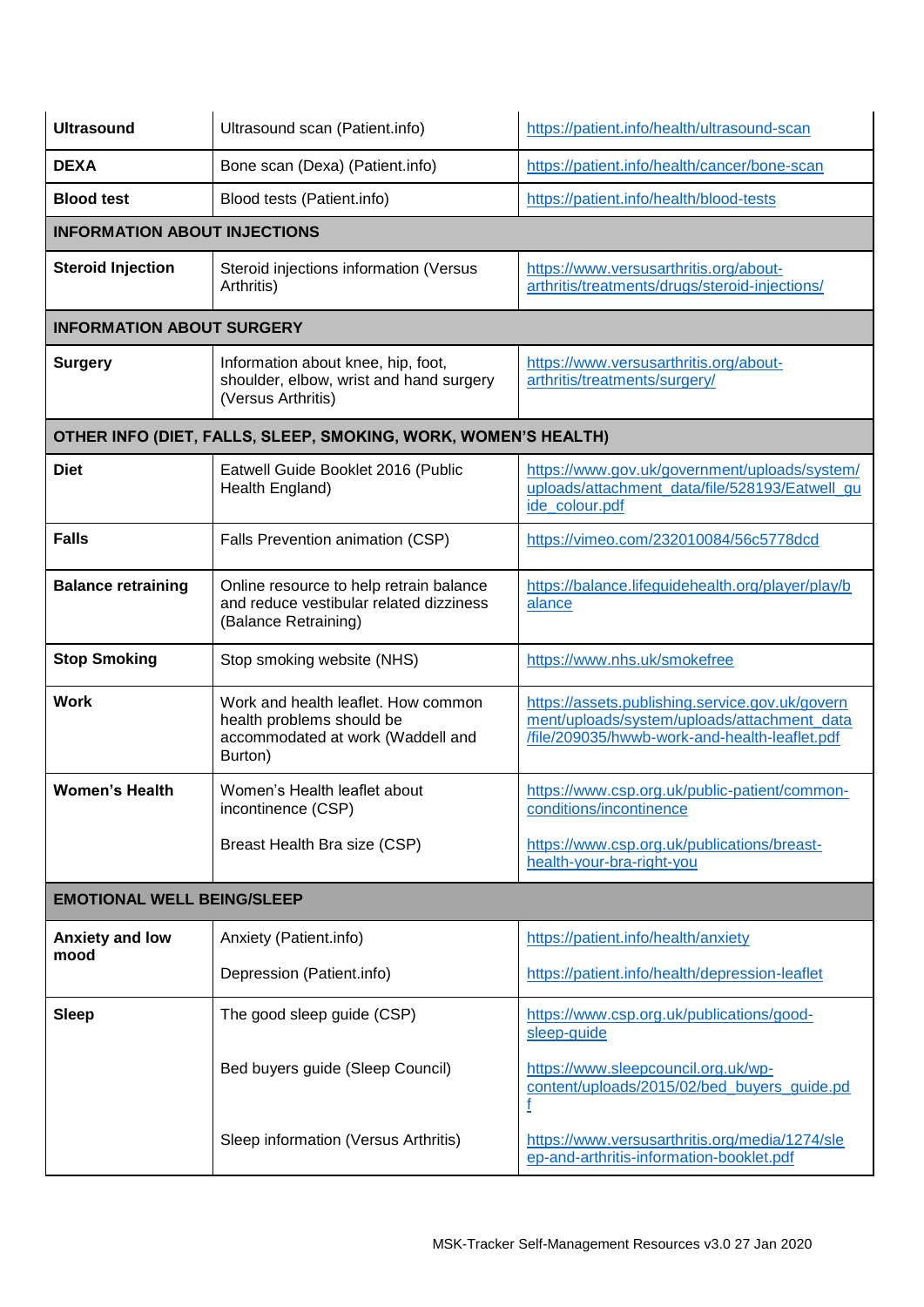| <b>Beating the Blues</b><br>(Not free) | Beating the Blues® is an effective<br>treatment for people feeling stressed,<br>depressed, anxious or just down in the<br>dumps. Based on Cognitive Behavioural<br>Therapy, the course is made up of 8<br>online sessions which last<br>approximately an hour and help you to<br>understand the link between how you<br>think and how this influences your<br>feelings and behaviours (365 Health<br>and Wellbeing) | http://www.beatingtheblues.co.uk                                           |
|----------------------------------------|---------------------------------------------------------------------------------------------------------------------------------------------------------------------------------------------------------------------------------------------------------------------------------------------------------------------------------------------------------------------------------------------------------------------|----------------------------------------------------------------------------|
| <b>MoodGYM</b><br>(Not free)           | Moodgym is an online self-help program<br>designed to help users prevent and<br>manage symptoms of depression and<br>anxiety. It is like an interactive, online<br>self-help book which teaches skills<br>based on cognitive behaviour therapy<br>(e-hub Health Pty Ltd)                                                                                                                                            | https://moodgym.com.au/                                                    |
| Living life to the full<br>(Free)      | Free online courses covering low mood,<br>stress and resiliency. Work out why you<br>feel as you do, how to tackle problems,<br>build confidence, get going again, feel<br>happier, stay calm, tackle upsetting<br>thinking and more (Living Life to the<br>Full)                                                                                                                                                   | https://llttf.com/                                                         |
| Moodjuice<br>(Free)                    | A collection of resources on a wide<br>range of mental health and lifestyle<br>issues (Choose Life Falkirk and Adult<br>Clinical Psychology Service, NHS Forth<br>Valley)                                                                                                                                                                                                                                           | https://www.moodjuice.scot.nhs.uk/                                         |
| <b>MyCompass</b><br>(Free)             | A personalised self-help tool for your<br>mental health (Black Dog Institute)                                                                                                                                                                                                                                                                                                                                       | https://www.mycompass.org.au/                                              |
| <b>Beyond Blue</b><br>(Free)           | Provides information and support to<br>help achieve best possible mental<br>health (Beyond Blue)                                                                                                                                                                                                                                                                                                                    | https://www.beyondblue.org.au/                                             |
| <b>Young Minds</b>                     | A guide to younger people's mental<br>health (Young Minds)                                                                                                                                                                                                                                                                                                                                                          | https://youngminds.org.uk                                                  |
| Kooth                                  | An online counselling and emotional<br>well-being platform for children and<br>young people, accessible through<br>mobile, tablet and desktop and free at<br>the point of use (XenZone)                                                                                                                                                                                                                             | www.kooth.com                                                              |
| <b>Mental Health</b>                   | CBT self-help and therapy resources<br>(Get Self Help)                                                                                                                                                                                                                                                                                                                                                              | www.getselfhelp.co.uk                                                      |
|                                        | Self-help guides (NHS)                                                                                                                                                                                                                                                                                                                                                                                              | www.ntw.nhs.uk/home/accessible-<br>information/easy-read/self-help-guides/ |
|                                        | <b>Guided Meditation (Oxford Mindfulness)</b>                                                                                                                                                                                                                                                                                                                                                                       | www.youtube.com/watch?v=CVW_IE1nsKE                                        |